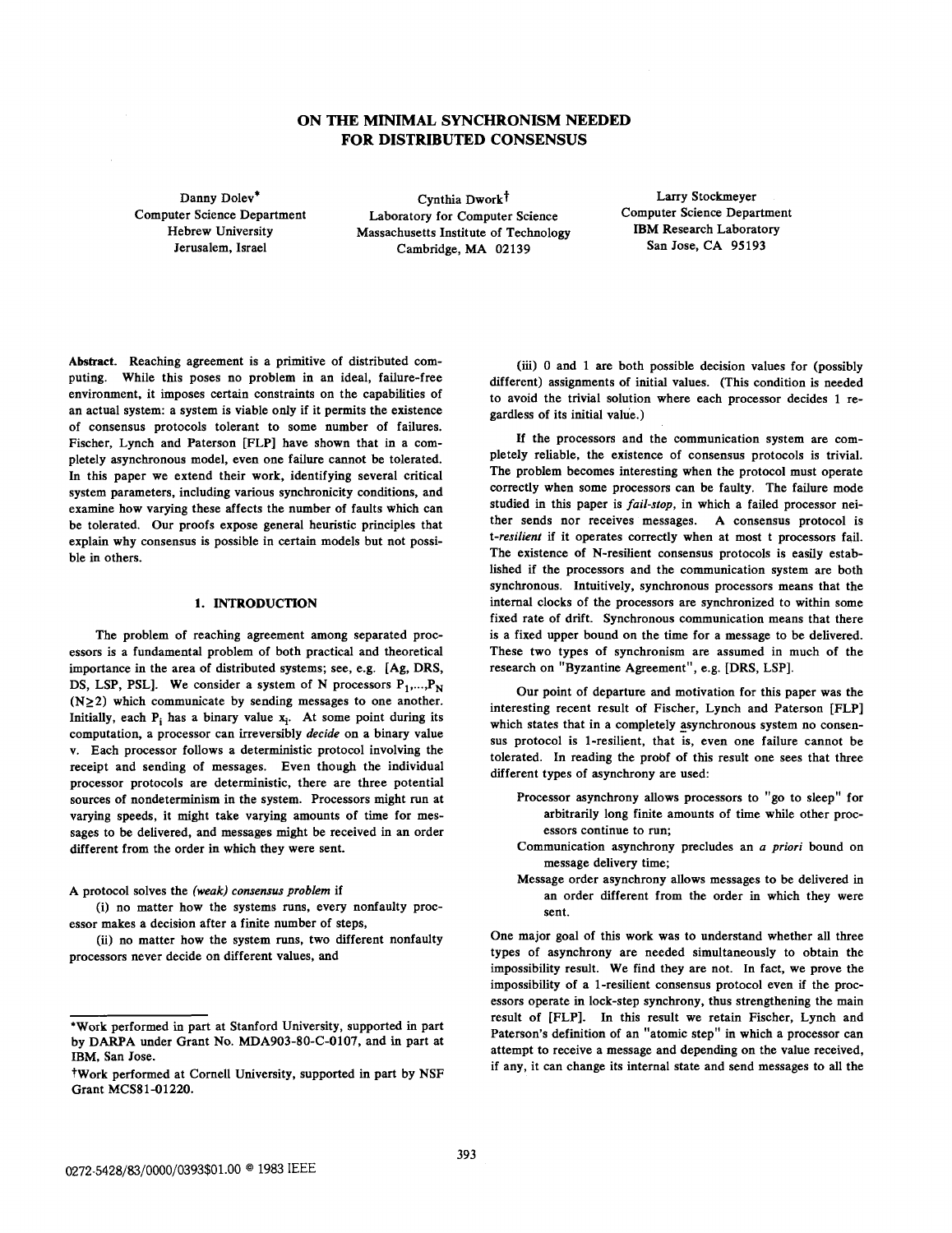other processors. In contrast, using this same definition of an atomic step, we prove that either synchronous communication alone or synchronous message order alone is sufficient for the existence of an N-resilient consensus protocol.

These two N-resilient protocols are fairly delicate and depend on the definition of an "atomic step" of a processor. For example, in the case where we have synchronous communication, if receiving and sending are split into two separate operations so that an unbounded amount of time can elapse in between, then the N-resilient protocol falls apart, and in fact we can prove that there is no 1-resilient protocol in this case. Similarly, if a processor can send a message to at most one other processor in an atomic step (we call this *point-to-point* transmission) then there is a I-resilient protocol but no 2-resilient protocol.

We identify five critical parameters:

- (1) processors synchronous or asynchronous,
- (2) communication synchronous or asynchronous,
- (3) message order synchronous or asynchronous,
- (4) broadcast transmission or point-to-point transmission,
- *(S)* atomic receive/send or separate receive and send.

In defining the system parameters, even informally as we do now, it is useful to imagine that one is standing outside the system holding a "real time clock" that ticks at a constant rate. At each tick of the real clock, at most one processor can take a step. The processors are modeled as infinite-state machines. In the most general definition of "step", a processor can attempt to receive a message, and based on the value of the received message (or based on the fact that no message was received) it can change its state and broadcast a message to all processors. Restrictions on this definition of step are given by 4 and *S* below. The letters U and F below refer to situations that are unfavorable or favorable, respectively, for solving the consensus problem; in other words, the possible behaviors of the system in a favorable situation are a subset of the possible behaviors in the corresponding unfavorable situation.

## 1. Processors.

U. Asynchronous. Any processor can wait an arbitrarily long, but finite, amount of real time between its own steps. (In the language of distributed systems, there is no bound on the rate of drift of the internal clocks of the processors.) However, if a processor takes only finitely many steps in an infinite run of the system, then it has failed.

F. Synchronous. There is a constant  $\Phi \ge 1$  such that in any time interval in which some processor takes  $\Phi + 1$  steps, every nontaulty processor must take at least one step in that interval.

#### 2. Communication.

U. Asynchronous. Messages can take an arbitrarily long, but finite, amount of real time to be delivered. However, in any infinite run of the system, every message is eventually delivered; i.e., messages cannot be lost.

F. Synchronous. There is a constant  $\Delta \ge 1$  such that every message is delivered within  $\Delta$  real time steps.

## 3. Message Order.

U. Asynchronous. Messages can be delivered out of order.

F. Synchronous. If p sends  $m_1$  to r at real time t<sub>1</sub> and q sends m<sub>2</sub> to r at real time  $t_2 > t_1$ , then r receives m<sub>1</sub> before m<sub>2</sub>. (p, q, and r are not necessarily distinct. For example, we could have  $r = p$ .)

4. Transmission Mechanism.

U. Point-to-point. In an atomic step, a processor can send to at most one processor.

F. Broadcast. In an atomic step, a processor can broadcast messages to all processors.

#### *S.* Receive/Send.

U. Separate. In an atomic step, a processor cannot both receive and send.

F. Atomic. Receiving and sending are part of the same atomic step.

In the next section, these definitions are formalized by modifications to the formal model of [FLP].

To obtain the strongest possible results we make some further conventions. Whenever we assume synchronous processors in an impossibility result, we actually take  $\Phi = 1$ , i.e., the processors operate in rounds, which is essentially the same as lockstep synchrony. Whenever we assume synchronous communication in an impossibility result, we actually take  $\Delta = 1$ , i.e., message delivery is *instantaneous;* in this case we assume that whenever a processor attempts to receive, it receives *all* as yet unreceived messages that have been sent to it at previous real times. In results giving a consensus protocol, our protocol actually solves a *strong consensus problem,* defined like the weak consensus problem in the Introduction with the additional condition that if all initial values are the same, say v, then all nontaulty processors decide on v. Whenever we assume atomic receive/send in a consensus protocol, the definition *SF* above can be weakened to say only that whenever a processor executes a receiving step followed by a sending step, there is a fixed upper bound on the amount of real time which can elapse between the two steps.

Varying these five parameters yields 32 cases, and we have found the maximum resiliency for each case. More interestingly, we have identified four cases where N-resilient protocols exist, but any weakening of the system by changing one parameter from favorable to unfavorable is sufficient for a proof that there is no t-resilient protocol where t is either 1 or 2. Thus the boundary between possibility and impossibility of solving the consensus problem is very sharp. These four "minimal" cases are:

- (1) synchronous processors and synchronous communication,
- (2) synchronous processors and synchronous message order,
- (3) broadcast transmission and synchronous message order,
- (4) synchronous communication, broadcast transmission, and atomic receive/send.

We find another type of boundary by allowing broadcast to k processors in an atomic step. This "k-casting" is said to be  $serializable$  if whenever processors  $p$  and  $q$  k-cast messages  $m_1$ and  $m_2$ , respectively, to processors r and s, then both r and s receive the two messages in the same order. In a system with asynchronous processors and asynchronous communication, we show, for any  $1 \le k \le N$ , that serializable k-casting is sufficient for  $(k-1)$ -resiliency, and that serializable  $(k-1)$ -casting is not sufficient for  $(k-1)$ -resiliency. More generally, if for any two *broadcasts* there are at most k-1 processors for which we can guarantee that the order of reception is the same as the order of transmission, and we can say nothing at all about the order in which the other processors receive the messages, then there is no  $(k-1)$ -resilient consensus protocol. The delineation of these boundaries is the main contribution of this paper.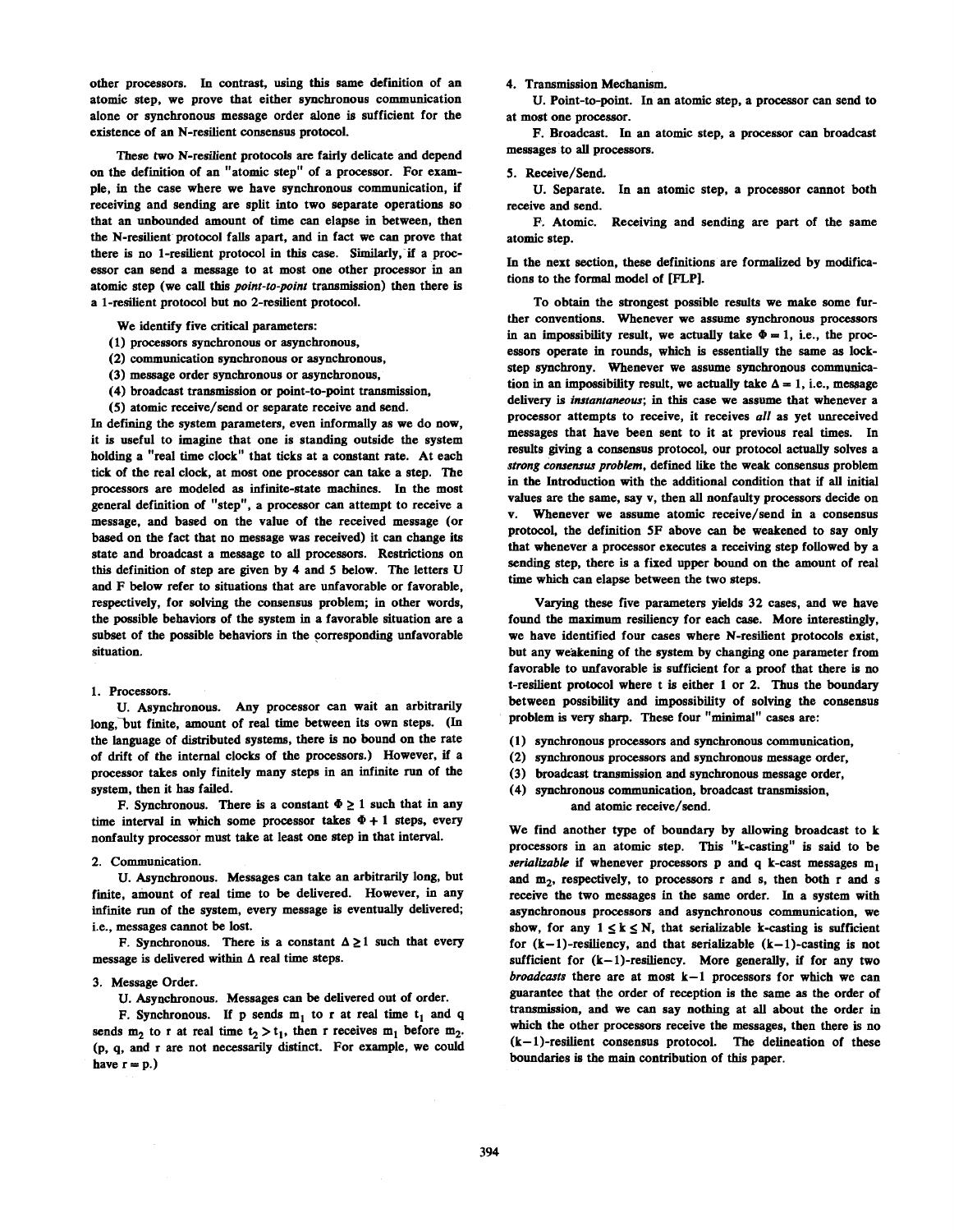Another goal of this paper was to understand intuitively why Fischer, Lynch and Paterson were able to prove impossibility and to develop heuristic principles to allow one to make an educated guess of the maximum resiliency before actually proving it. The basic intuition is that if letting t processors fail can effectively "hide" an event or the relative ordering among several events, then no consensus protocol is t-resilient. In the original proof in [FLP], the event is a "critical step" where one processor p takes a step which moves the system from some configuration  $C_0$  to some configuration  $C_1$ , and there are configurations  $D_0$  and  $D_1$  reachable from  $C_0$  and  $C_1$ , respectively, in one step, such that v is the only possible decision value when the system is started in configuration  $D_v$  (v = 0,1). If p fails then the effect of the critical step can be hidden from the other processors since the communication system can hide all the messages sent by p during the critical step. However, if we have a fixed upper bound on message delivery time or if message order cannot be scrambled, then these messages cannot be hidden for an arbitrarily long time; this explains intuitively why we get N-resiliency in these two cases. The heuristic principle also explains why we get I-resiliency but not 2 resiliency in the case of bounded message delivery time and pointto-point transmission. In the critical step, p sends a message to a single processor q. In order to hide this event, it is necessary and sufficient that both p and q fail. (Our detailed proofs are more involved than this since we must show in each case that such a critical step exists.)

Finally, we should point out that Ben-Or [BO], Bracha and Toueg [BT] and Rabin [Ra] have shown that consensus in the presence of faults can be achieved in various asynchronous environments by *probabilistic* protocols where there is some small chance that the protocol will operate incorrectly. Even in light of these probabilistic solutions, our boundaries between possibility and impossibility are fundamental to the study of distributed systems. In particular, our results identify cases where probabilistic solutions are needed to reach consensus because deterministic solutions are impossible.

In the next section we give more formal definitions. Section 3 contains the results on possibility and impossibility for the 32 choices of the parameters. In Section 4 we give the results on serializable k-casting. In Section 5, we suggest some directions for future work, such as the extension of our results to Byzantine failures [cf. DS, LSP].

#### 1. DEFINITIONS

In this section we extend the formal framework of Fischer, Lynch and Paterson [FLP] to handle our various system parameters. A *consensus protocol* is a system of  $N (N \ge 2)$  processors  $P = \{p_1,...,p_N\}$ . The processors are modeled as infinite-state machines with state set Z. There are two special *initial states*  $z_0$ and  $z_1$ . For  $v = 0,1$ , a processor is started in state  $z_v$  if its initial bit is v. Each processor then follows a deterministic protocol involving the receipt and sending of messages. The messages are drawn from an infinite set M. Each processor has a *buffer* for holding the messages that have been sent to it but not yet received. H message order is synchronous, each buffer is modeled as a fifo queue of messages. If message order is asynchronous, each buffer is modeled as an unordered set of messages. The collection of buffers support two operations:

Send(p,m): places message m in p's buffer; Receive(p): deletes some collection (possibly empty) of messages from p's buffer and delivers these messages to p.

The exact details of what messages can or must be delivered by Receive(p) depend on the choice of system parameters and this is defined precisely below.

First consider cases where message order is synchronous. Each processor p is specified by a *state transition function*  $\delta_{p}$  and a *sending function*  $\beta_n$  where

$$
\delta_{\mathbf{p}}: \mathbf{Z} \times \mathbf{M}^* \to \mathbf{Z}
$$
  

$$
\beta_{\mathbf{p}}: \mathbf{Z} \times \mathbf{M}^* \to \{ \mathbf{B} \in \mathbf{P} \times \mathbf{M} \mid \mathbf{B} \text{ is finite } \}.
$$

The pair (q,m) in the range of  $\beta_p$  means that p sends message m to processor q. Since we place no constraints on the message set M, we can assume that for each p,q  $\epsilon$  P,  $z \epsilon$  Z and  $\mu \epsilon$  M<sup>\*</sup> there is at most one message m with  $(q,m) \in \beta_p(z,\mu)$ . It is also convenient to assume that a processor attaches its name and a sequence number to each message so that the same message m is never sent by two different processors nor at two different times.

If transmission is *point-to-point*, then  $|\beta_{p}(z,\mu)| \leq 1$  for every  $p$ , z and  $\mu$ . If transmission is *broadcast* then  $p$  can send messages to any number of processors in one step.

H receive/send is *separate,* we assume that Z is partitioned into two disjoint sets Z<sub>R</sub> (the *receiving states*) and Z<sub>S</sub> (the *sending states),* such that no messages are sent when in a receiving state (formally, if  $z \in Z_R$  then  $\beta_n(z,\mu) = \phi$ ), and no messages are received when in a sending state (this condition is formalized below). It is also convenient to assume that receiving and sending states alternate, i.e., all transitions from states in  $Z_R$  must go to states in  $Z_s$  and vice versa. If receive/send is *atomic*, then any state in Z can both receive and send messages.

A *configuration* C consists of

- (i) N states st( $p_i$ , C)  $\in Z$  for  $1 \le i \le N$ , specifying the current state of each processor, and
- (ii) N strings buff( $p_i$ ,C)  $\in M^*$  for  $1 \le i \le N$ , specifying the current contents of each buffer.

Initially, each state is either  $z_0$  or  $z_1$  as described above, and each buffer contains  $\lambda$  (the empty string).

An event is a pair  $(p,\mu)$  where  $p \in P$  and  $\mu \in M^*$ . Think of the event  $(p,\mu)$  as the receipt of message string  $\mu$  by p. Processor  $p$  is said to be the *agent* of the event  $(p,\mu)$ . We now define conditions under which an event can be *applied* to a configuration to yield a new configuration. The first condition applies only if receive/send is separate.

(1) If  $st(p, C) \in Z_S$ , then  $(p, \mu)$  is *applicable* to C only if  $\mu = \lambda$ .

The remaining conditions apply when st(p,C)  $\epsilon$  Z<sub>R</sub> if receive/send is separate, or in general if receive/send is atomic.

- (2) If communication is *asynchronous*,  $(p,\mu)$  is *applicable* to C only if  $\mu \in M$  u  $\{\lambda\}$  and  $\mu$  is a prefix of buff(p,C).
- (3) If communication is *synchronous*,  $(p,\mu)$  is *applicable* to C only if  $\mu$  is a prefix of buff(p,C).
- (4) If communication is *immediate*,  $(p,\mu)$  is *applicable* to C only if  $\mu = \text{buff}(p,C)$ .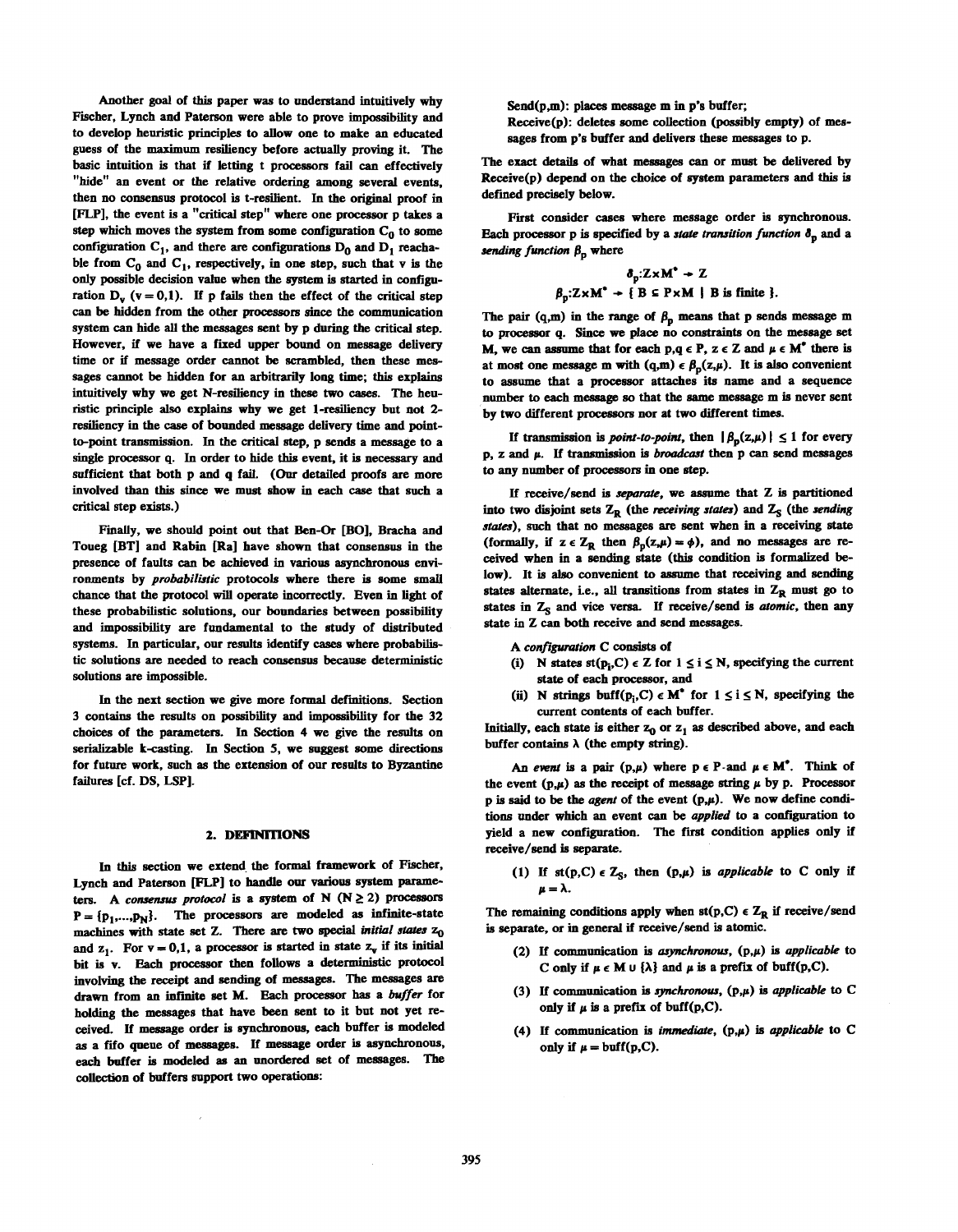If the event  $e = (p,\mu)$  is applicable to C, then the next configuration e(C) is obtained as follows:

- (a) p changes its state from  $z = st(p, C)$  to  $\delta_p(z, \mu)$  and the states of the other processors do not change,
- (b) for all  $(q,m) \in \beta_n(z,\mu)$ , append m to the right end of  $\text{buff}(a,C)$ .
- (c) delete  $\mu$  from the left end of buff $(p, C)$ .

In the case of *asynchronous message order,* the main difference in the above definitions is that each buffer is modeled as an unordered finite set. Therefore in the discussion above, M\* is replaced by the set of finite subsets of  $M$ , buff $(p, C)$  is a finite subset of M, events have the form  $(p,\mu)$  where  $\mu$  is a finite subset of M, and the empty set  $\phi$  takes the place of  $\lambda$ . Minor modifications to the definition of "applicable" and "next configuration" must also be made, and we leave these obvious modifications to the reader; for example, in the case of asynchronous communication,  $(p,\mu)$  is applicable only if  $\mu \subseteq \text{buff}(p,C)$  and  $|\mu| \leq 1$ .

To define synchronous processors and synchronous (but not immediate) communication and to define correctness of a protocol, we must consider sequences of events. A *schedule* is a finite or infinite sequence of events. A schedule  $\sigma = \sigma_1, \sigma_2, ...$  is *applicable* to an initial configuration I if:

- (1) the events of  $\sigma$  can be applied in turn starting from I, i.e.,  $\sigma_1$  is applicable to I,  $\sigma_2$  is applicable to  $\sigma_1(I)$ , etc.;
- (2) if processors are  $\Phi$ -synchronous (constant  $\Phi \ge 1$ ) then for every consecutive subsequence  $\tau$  of  $\sigma$ , if some processor takes  $\Phi + 1$  steps in  $\tau$  and if the processor p takes no step in  $\tau$ , then p takes no steps in the portion of  $\sigma$  following  $\tau$ (this says that once a processor fails it cannot restart at a later time);
- (3) if communication is  $\Delta$ -synchronous (constant  $\Delta \ge 1$ ) then, for every j, if  $\sigma_i = (p,\mu)$ , if message m was sent to p by the event  $\sigma_i$  with  $i \leq j - \Delta$ , and if none of the events  $\sigma_k$  with  $i < k < j$  is the receipt of m by p, then m belongs to  $\mu$  (this says that messages must be delivered within  $\Delta$  real time steps).
- If  $\Phi = 1$  in (2), the processors are said to be *lock-step*.

If  $\sigma$  is finite,  $\sigma(I)$  denotes the resulting configuration which is said to be *reachable* from I. A configuration reachable from some initial configuration is said to be *accessible.* Henceforth, all configurations mentioned are assumed to be accessible. If Q is a set of processors, the schedule  $\sigma$  is Q-free if no  $p \in Q$  takes a step in *a.* A schedule together with the associated sequence of configurations is called a *run.*

We assume that there are two disjoint sets of *decision states*  $Y_0$  and  $Y_1$ , such that if a processor enters a state in  $Y_v$  (v  $\epsilon$  ${0,1}$ ) then it must remain in states in Y<sub>v</sub>. A configuration C has *decision value* v if  $st(p, C) \in Y_v$  for some p. A consensus protocol is *partially correct* if

- (1) no accessible configuration has more than one decision value, and
- (2) for each  $v \in \{0,1\}$ , some accessible configuration has decision value v.

A processor p is *nonfaulty* in an infinite run if it takes infinitely many steps and is *faulty* otherwise. For  $0 \le t \le N$ , an infinite run is a *t-admissible run from* I if:

- (1) the associated schedule is applicable to I,
- (2) at most t processors are faulty, and
- (3) all messages sent to nonfaulty processors are eventually received.

A run is a *deciding run* if every nonfaulty processor enters a decision state. A protocol is a *t-resilient protocol for the weak consensus problem* if it is partially correct and every t-admissible run from every initial configuration is a deciding run. A protocol is a *t-resilient protocol for the strong consensus problem* if it is partially correct, every t-admissible run from every initial configuration is a deciding run, and if  $I_v$  is the initial configuration in which all processors have initial value v then all deciding configurations reachable from I<sub>v</sub> have decision value v.

For the purposes of our impossibility proofs we would also like to define when a schedule is applicable to a noninitial configuration C. In the case of synchronous processors or synchronous communication it would seem that the definition would have to depend not only on C but also on the history of events that led to C. However, the full history is not needed since in all of the impossibility proofs given in detail in this paper, one of the following two situations hold:

- (1) processors are asynchronous and communication is ei ther asynchronous or immediate, or
- (2) processors are lock-step and communication is asynchronous.

For situation (1), clearly the history is irrelevant, and the definition of  $\sigma$  being applicable to C is identical to the definition above for initial C. The definitions of  $\sigma(C)$  and "reachable" are also identical. For situation (2), the definition requires a little extra technical machinery and this will be developed in the proof of Theorem 10 which is the only place where it is used. Whenever we give an impossibility proof in a model with lock-step processors (resp., immediate communication), a modification of the proof also shows impossibility in the same model but with  $\Phi$ -synchronous processors,  $\Phi > 1$ , (resp.,  $\Delta$ -synchronous communication,  $\Delta > 1$ ). These modifications will appear in the final version of this paper.

For configuration C let V(C) be the set of decision values of configurations reachable from C. Configuration C is *bivalent* if  $V(C) = \{0,1\}$ , or *univalent* otherwise. Univalent configurations are either 0-valent if  $V(C) = \{0\}$ , or 1-valent if  $V(C) = \{1\}$ . The following obvious fact is used often in our proofs:

For  $v = 0,1$ , if C is v-valent and D is reachable from C then D is v-valent.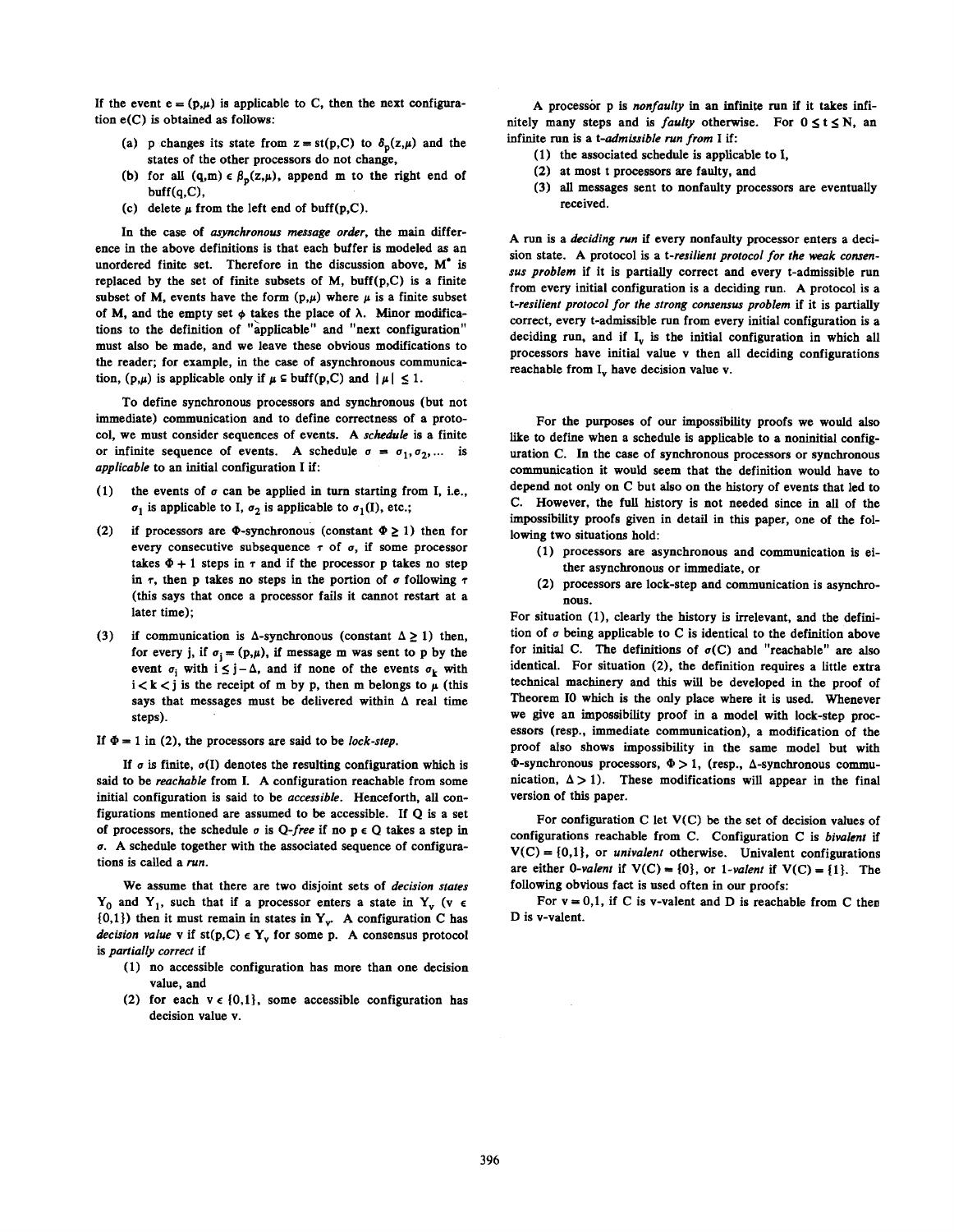## 3. THE PRINCIPAL BOUNDARIES

Since our impossibility proofs follow the general outline used by Fischer, Lynch and Paterson [FLP), it is worthwhile to first review this outline. The proof assumes the existence of a tresilient protocol and reaches a contradiction. There are three steps.

I. Show that there is a bivalent initial configuration.

II. Show that if C is a bivalent configuration and p is a processor, then there is a schedule  $\sigma$  such that  $\sigma(C)$  is bivalent and  $p$  takes a step in  $q$ . Moreover, if  $p$ 's buffer is nonempty in  $C$ , then for any message m in p's buffer there is such a  $\sigma$  in which p receives m. (This is the difficult part.)

III. Using I and II construct an infinite t-admissible run which is not deciding as follows. Let  $B_1$  be an initial bivalent configuration. In general, if B<sub>i</sub> is bivalent, let  $p = p_i$  where  $j \equiv i$ (mod N) and let  $B_{i+1} = \sigma(B_i)$  where  $\sigma$  is obtained from II. Moreover, if p's buffer is nonempty in  $B_i$  let p receive a message which has been in the buffer for the longest time. The resulting infinite run is O-admissible. It is not a deciding run because, by partial correctness, a bivalent configuration has no decision value.

Although our proofs follow the general outline of [FLP], in most cases we lose the "commutativity" property of schedules which was used heavily in [FLP]. Therefore, we have had to develop new techniques beyond those used in [FLP]. First we review the first step of the outline.

Lemma 3.1. (Fischer, Lynch, Paterson [FLP]). For any choice of the system parameters and any  $t \geq 1$ , if a protocol is t-resilient and solves the weak consensus problem then the protocol has a bivalent initial configuration.

*Proof.* Suppose otherwise that all initial configurations are either O-valent or I-valent. Since partial correctness implies that 0 and 1 are both possible decision values, there must be initial configurations  $I_0$  and  $I_1$  such that  $I_v$  is v-valent. By changing the initial values in which  $I_0$  and  $I_1$  differ, one at a time, we can find initial configurations  $J_0$  and  $J_1$  such that  $J_v$  is v-valent and  $J_0$  and  $J_1$ differ in the initial value of exactly one processor, say p. Consider a finite deciding run from  $J_0$  in which p takes no steps; such a run must exist by t-resiliency. Letting *a* be the associated schedule,  $\sigma$  is applicable to  $J_1$  also and the same decision 0 is reached in both cases. This contradicts the 1-valency of  $J_1$ .  $\Box$ 

Another basic lemma from [FLP], variations of which are used in most of our proofs, is the following.

Lemma 3.2 ([FLP]). Suppose that processors, communication and message order are all asynchronous. Let C be' a bivalent configuration and let  $e = (p,m)$  be an event applicable to C. Let Wbe the set of configurations reachable from C without applying e and let  $\mathcal{D} = \{e(E) | E \in \mathcal{C}\}\$ . If  $\mathcal D$  contains no bivalent configuration then  $\mathcal D$  contains both a 0-valent and a 1-valent configuration.

*Proof.* Suppose otherwise that, for some v,  $\mathcal D$  contains only vvalent configurations. Since C is bivalent, there is a schedule  $\sigma$ such that  $\sigma(C)$  has decision value ~v. If e is an event in  $\sigma$ , then writing  $\sigma = \sigma_1 e \sigma_2$  where e does not occur in  $\sigma_1$  and letting  $D = e(\sigma_1(C))$ , we have  $D \in \mathcal{D}$  but D cannot be v-valent because  $\sigma_2(D)$  has decision value ~v. If e is not in  $\sigma$  then  $\sigma(C) \in \mathscr{C}$  and e is applicable to  $\sigma(C)$  so  $e(\sigma(C)) \in \mathcal{D}$  and it cannot be v-valent. o

The main result of [FLP] is that in the model with processors, communication and message order all asynchronous (and the other two parameters favorable) there is no 1-resilient protocol for the weak consensus problem. Our first result strengthens this by allowing synchronous, even lock-step, processors. In general, the letters I and E in the names of our theorems refer to impossibility and existence of protocols, respectively.

Theorem 10. In the model with asynchronous communication and asynchronous message order (and the other three parameters favorable), there is no I-resilient weak consensus protocol. Moreover, this is true if processors are lock-step synchronous.

*Proof.* We give the proof for lock-step processors. The proof needs a few new definitions and lemmas. Since processors are lock-step assume that in any schedule or run, the processors take turns in the order  $p_1$ ,  $p_2$ , ...,  $p_N$ ,  $p_1$ ,  $p_2$ , .... If C is a configuration, let turn(C) be the number of the unique processor whose turn it is. That is,  $turn(I) = 1$  for every initial I and if C' follows in one step from C then turn(C') = turn(C) + 1 (mod N). The definition of a schedule  $\sigma$  being applicable to C is identical to the. definition in Section 2 for initial C with the added condition that if turn(C) = i then  $p_i$  is the agent of the first event in  $\sigma$ . To allow processors to fail, we introduce the notion of a "failure step" as an expositional convenience. The corresponding event is denoted  $(p, t)$ . The event  $(p_i, t)$  is applicable to C iff turn(C) = i. The next configuration  $(p_i, \dagger)(C)$  is identical to C except that its turn is incremented. To the definition of applicable schedule add the condition that if a processor takes a failure step then all of its subsequent steps are failure steps. A *round* is an N-event schedule  $\sigma_1$ , ...,  $\sigma_N$  such that if  $q_i$  is the agent of  $\sigma_i$  for  $1 \le i \le N$  then  $q_1, ..., q_N$  is a cyclic shift of  $p_1, ..., p_N$ . A schedule or run is *failure-free* if no processor takes a failure step. A configuration C is *ff-bivalent* if there are configurations  $D_0$  and  $D_1$  reachable from C by failure-free runs such that  $D_v$  has decision value v for  $v=0,1.$ 

Lemma 10.1. C is ff-bivalent iff C is bivalent.

*Proof.* Clearly ff-bivalency implies bivalency. The other direction follows immediately from the following fact: If C can reach a configuration with decision value v by a. finite run R then C can reach a configuration with decision value v by a failure-free run. To see this let  $\sigma$  be the schedule associated with R. If  $\sigma$  contains no failure events we are done. Say then that p takes failure steps in  $\sigma$ . Consider any schedule  $\sigma'$  identical to  $\sigma$  except that p takes no failure steps. Since communication and message order are asynchronous,  $\sigma'$  is applicable to C also since any message sent by p in  $\sigma'$  but not sent by p in  $\sigma$  can be delayed until after the decision is reached. (We are using here the fact that R is finite.) The failure-free run obtained by applying  $\sigma'$  to C leads to decision v. o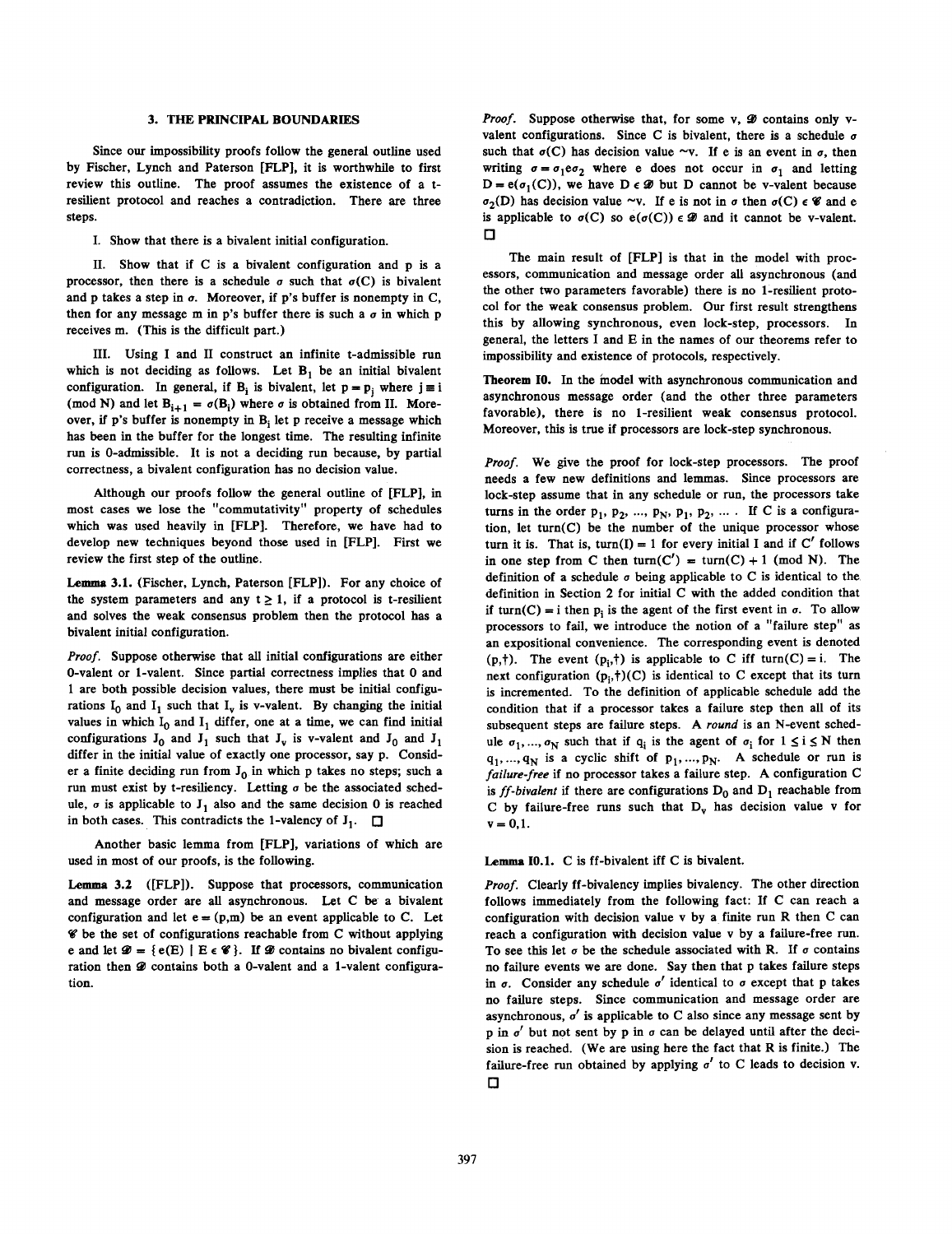Lemma I0.2. Let C be a bivalent configuration reachable from some initial configuration by a failure-free run, and let  $e = (p,m)$ be an event applicable to C with  $m \in M \cup \{\phi\}$ . Let  $\mathscr G$  be the set of configurations reachable from C by zero or more failure-free rounds in which the event e is not applied, and let  $\mathcal{D} =$  ${e(E) | E \in \mathscr{C}}$ . Then  $\mathscr{D}$  contains a bivalent configuration.

*Proof.* Suppose otherwise that  $\mathcal D$  contains only univalent configurations. If buff(p,C) =  $\phi$  then e = (p, $\phi$ ) is the only non-failure event applicable to C, so the bivalency of C implies the bivalency of e(C). Say then that buff(p,C)  $\neq$   $\phi$  so at least two events are applicable to C.

As in the proof of Lemma 3.2, it is easy to show that  $\mathcal D$ contains both a 0-valent and a 1-valent configuration. In carrying out the details of the proof, first use Lemma 10.1 to conclude that C is ff-bivalent, so for each  $v \in \{0,1\}$  there is a failure-free run from C that leads to decision value  $\sim v$ , so the configurations in  $\mathcal D$ cannot all be v-valent. Now by an easy induction there are configurations  $C_0, C_1 \in \mathscr{C}$  and a single failure-free round  $\rho$  such that  $e(C_v)$  is v-valent for v=0,1 and either  $C_0 = \rho(C_1)$  or  $C_1 = \rho(C_0)$ . Say w.l.o.g. that  $C_1 = \rho(C_0)$ . For  $v \in \{0,1\}$ , let  $D_v = e(C_v)$  so  $D_v$ is v-valent. Write  $\rho = \mathbf{f} \cdot \mathbf{w}$  where  $\mathbf{f} = (\mathbf{p}, \mathbf{m}')$  and  $\mathbf{m} \neq \mathbf{m}'$  and write  $\tau = (q_2,m_2), (q_3,m_3), ..., (q_N,m_N).$ 

Let  $\tau' = (q_2, \phi), (q_3, \phi), ..., (q_N, \phi),$  and  $\rho' = f\tau'$ . If  $e(\rho'(C_0))$  is bivalent we are done since  $e(\rho'(C_0)) \in \mathcal{D}$ . If  $e(\rho'(C_0))$  is not bivalent, we claim that it is 1-valent. Suppose otherwise that it is 0-valent. For  $1 \le j \le N$ , let

$$
\tau_{\mathbf{j}} = (q_2, n_2), ..., (q_N, n_N)
$$

where  $n_i = m_i$  if  $i \le j$  and  $n_i = \phi$  if  $i > j$ , and let  $\rho_i = f \tau_j$ . In particular,  $\rho_1 = \rho'$  and  $\rho_N = \rho$ . Note that  $\rho_i e$  is applicable to C<sub>0</sub> for all j because e is applicable to  $C_0$  and e is not applied in  $\rho_i$ . Since  $e(\rho_1(C_0))$  is 0-valent and  $e(\rho_N(C_0))$  is 1-valent, there must exist a j such that  $e(\rho_j(C_0))$  is 0-valent and  $e(\rho_{j+1}(C_0))$  is 1-valent. The only difference between  $\rho_j$  and  $\rho_{j+1}$  is that  $\rho_j$  contains  $(q_j, \phi)$ where  $\rho_{j+1}$  contains  $(q_j, m_j)$ . Let  $\eta$  be identical to  $\rho_j$  except that the event with agent  $q_j$  in  $\eta$  is  $(q_j, \dagger)$ . Note that  $\eta e$  is applicable to  $C_0$  also. Let  $\sigma$  be a q<sub>j</sub>-free finite schedule applicable to  $G_2 = e(\eta(C_0))$  such that the associated run is deciding. Then  $\sigma$  is applicable to  $G_0 = e(\rho_i(C_0))$  and to  $G_1 = e(\rho_{i+1}(C_0))$ . Since  $st(r,G_0) = st(r,G_1) = st(r,G_2)$  for all  $r \neq q_j$ , the same decision is reached when  $\sigma$  is applied to G<sub>0</sub>, G<sub>1</sub>, and G<sub>2</sub>. But this contradicts either the 0-valency of  $G_0$  or the 1-valency of  $G_1$  and completes the proof that  $E_1 = e(\rho'(C_0))$  is 1-valent.

Our purpose in changing  $\tau$  to  $\tau'$  is to ensure that no event in  $\tau'$  is the receipt of a message sent by the event f. Therefore,  $[\tau', (p, \dagger)]$  is applicable to D<sub>0</sub>; let E<sub>0</sub> be the resulting configuration. Also,  $[(p, \dagger), \dagger, (p, \dagger)]$  is applicable to  $C_0$ ; let  $E_2$  be the resulting configuration. See Figure I. (We indicate v-valency in figures by writing  $v$  inside a small box.) Let  $\sigma$  be a p-free schedule applicable to  $E_2$  such that the associated run is deciding. Since  $\sigma$  is applicable to both  $E_0$  and  $E_1$  and since  $st(r,E_0) = st(r,E_1) =$ st(r,E<sub>2</sub>) for all  $r \neq p$ , the same decision is reached in all three cases, which contradicts either the 0-valency of  $E_0$  or the 1valency of  $E_1$ .  $\Box$ 

Using Lemmas 3.1 and 10.2, the proof of Theorem 10 is now completed as described in part III of the general outline.  $\Box$ 



Figure 1.

Another definition and simple lemma will be used often in the remaining proofs.

*Definition.* Let  $X \subseteq P$ . Two configurations C and D are *X-equivalent* if  $st(p, C) = st(p, D)$  and  $buf(p, C) = buf(p, D)$  for all  $p \in P-X$ .

Let an 3.3. Assume a model in which processors are asynchronous and communication is either asynchronous or immediate. In any t-resilient consensus protocol, there do not exist a 0-valent  $D_0$ , a 1-valent  $D_1$  and a set  $X \subseteq P$  with  $|X| \le t$  such that  $D_0$  and D<sub>1</sub> are X-equivalent.

*Proof.* Suppose otherwise. By X-equivalence, if *a* is an X-free finite schedule applicable to  $D_0$  such that the associated run is deciding, then  $\sigma$  is applicable to  $D_1$  also and the same decision is reached in both cases.  $\Box$ 

By Theorem IO we can henceforth restrict attention to models where either communication or message order is synchronous. In each case we identify models where N-resilient protocols exist, but the model cannot be weakened and still have N-resilient protocols. We first consider synchronous communication.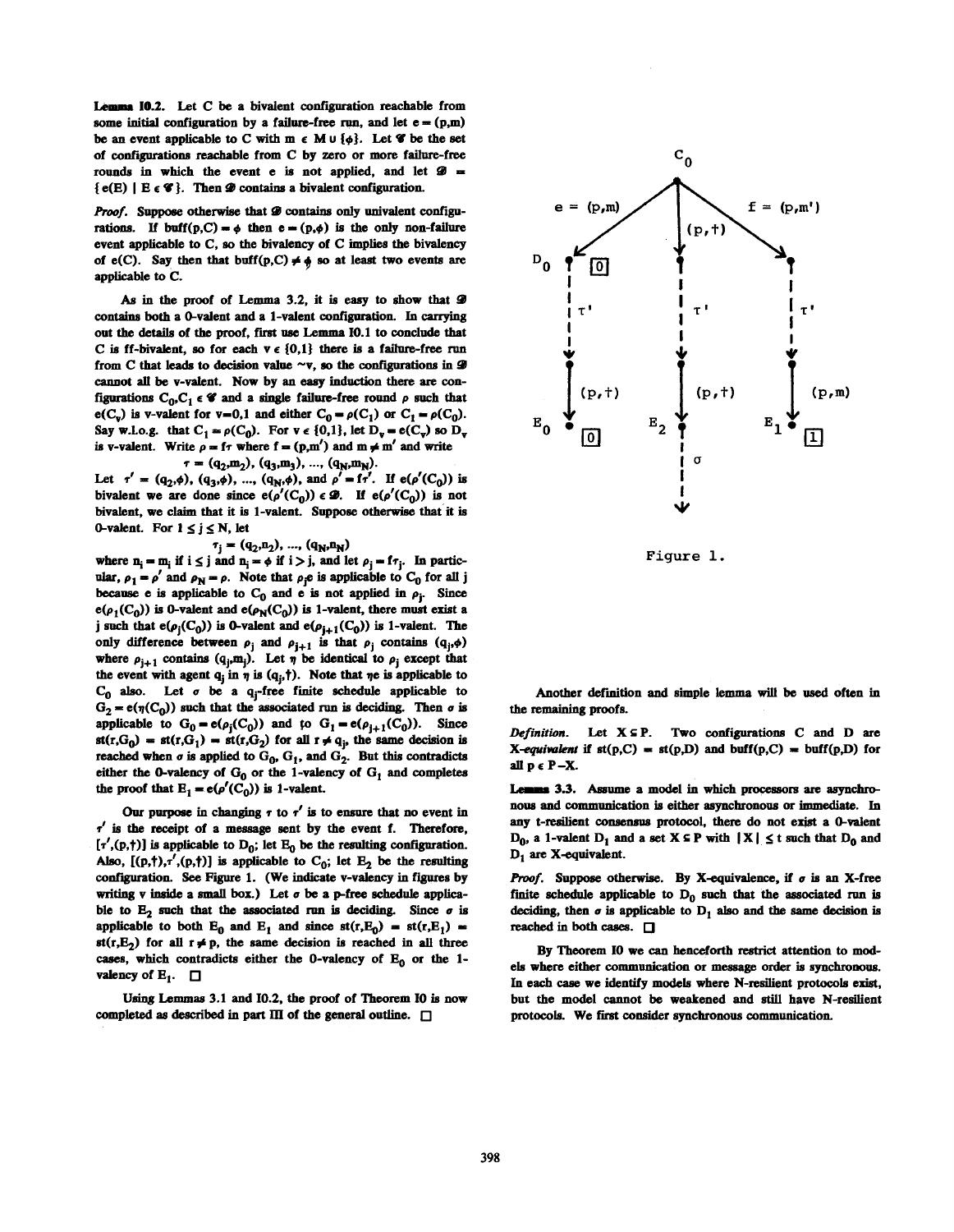Theorem E1. If communication is synchronous, transmission is broadcast and receive/send is atomic (and the other two parameters are unfavorable), there is an N-resilient strong consensus protocol,

*Proof.* We describe the protocol for  $p_i$ . First  $p_i$  broadcasts its name and initial value  $(i, x<sub>i</sub>)$ .  $p<sub>i</sub>$  then attempts to receive messages for  $2\Delta$  of its own steps (where communication is  $\Delta$ -synchronous). If it receives a message "Decide v", it decides v. If it receives  $(j, x_i)$  from some other processor, it remembers  $x_i$  and attempts to receive for  $2\Delta$  more steps. If at some point it has run for  $2\Delta$ steps without receiving any messages it sees if all initial values received from other processors are the same as its own initial value. If so it decides on this common value v; if not it decides  $v=0$ . In either case, it broadcasts "Decide  $v$ ".

Termination of the protocol is obvious: since at most N messages of the form  $(i, x<sub>i</sub>)$  are sent, a processor can run for at most  $2\Delta N$  of its own steps before deciding. It is also clear that if all initial bits have the same value v, then all nonfaulty processors decide v. If the initial bits are not all the same, it remains to show that there is no run with two different decision values. Suppose there is such a run. Number the steps  $1,2,3,...$ . These are the "times" at which the steps occur. Let p be the processor that makes the earliest broadcast of a message "Decide v" for some v. If some other processor decides  $\neg v$ , let q be the processor that decides  $\sim$ v earliest. Before deciding, both p and q attempted to receive for  $2\Delta$  steps but received no messages. Let  $s_p$  be the time of p's first such attempt to receive, and let  $d_p$  be the time when p decides. Let  $s_q$  be the time of q's first attempt, let  $m_q$  be the time of q's  $\Delta^{th}$  attempt, and let  $d_q$  be the time when q decides. If  $m_q > d_p$  then q will receive the message "Decide v" from p before time  $d_q$ , so q will also decide v. Therefore, we must have  $m_q < d_p$ . Since  $m_q \geq s_q + \Delta$ , it follows that  $d_p > s_q + \Delta$ , so any message received by q before time  $s_q$  will be received by p before time  $d_p$ . Similarly, since  $d_q > d_p > s_p + \Delta$ , any message received by p before time  $s_p$  will be received by q before time  $d_q$ . Therefore, p at time  $d_p$  has collected exactly the same set of initial values as q has collected at time  $d_q$ . Since q is the earliest processor to decide  $\sim$ v, q has not received a message "Decide  $\sim v$ " from some other processor. Therefore, p and q must decide the same.  $\Box$ 

The next two results show the effect of replacing broadcast transmission by point-to-point transmission in the protocol of Theorem E1. We find the unusual phenomenon that 1-resiliency is possible but 2-resiliency is not.

Theorem El.l. If the model of Theorem EI is weakened by having point-to-point· transmission, then there is a I-resilient strong consensus protocol.

*Proof.* The proof follows easily from Theorem E1. Let  $p_1$  and  $p_2$ run the protocol of Theorem EI. In this protocol, a processor need never send to itself, so atomic sending to  $N-1$ , or  $"(N-1)$ casting" suffices. Since there are only two processors participating, point-to-point is equivalent to (N-I)-casting. When one of  $p_1$  or  $p_2$  (or both) decides, it sends the decision to all others.  $\Box$ 

**Theorem 11.1.** Assume  $N \geq 3$ . If the model of Theorem E1 is weakened by making transmission point-to-point, there is no 2-resilient weak consensus protocol. Moreover, this is true even if message order is synchronous and communication is immediate.

*Proof.* We give the proof for immediate communication and synchronous message order. Assume there is a 2-resilient protocol in this model. Since communication is immediate, we can name an event simply by naming the processor that takes the step, since the message string received when p takes a step from C is buff $(p, C)$  by definition. Let  $p(C)$  denote the configuration reached when the event  $(p, \text{buff}(p, C))$  is applied to C.

**Lemma I1.1.1.** There do not exist a bivalent C and v-valent  $D_v$ for v=0,1, and distinct processors p and q such that  $D_0 = p(C)$ and  $D_1 = q(C)$ .

*Proof.* Suppose otherwise. Recall that a processor can send to at most one processor in a step. H the set of processors receiving messages sent by the events p and q is contained in  ${p,q}$ , then  $D_0$  and  $D_1$  are {p,q}-equivalent, which contradicts Lemma 3.3. If one of p or q sends to some  $r \notin \{p,q\}$ , say that p sends to r. Since  $st(q, C) = st(q, D_0)$  and buff $(q, C) = but f(q, D_0)$ , q will act the same when q is applied to  $D_0$  as when q is applied to C. But  $q(D_0)$  is 0-valent, and  $q(D_0)$  and  $D_1$  are {p,r}-equivalent, again a contradiction.  $\square$ 

Lemma I1.1.2. Let  $C$  be a bivalent configuration and let  $p$  and  $q$ be distinct processors. There is a configuration E reachable from C such that either  $p(E)$  or  $q(E)$  is bivalent.

*Proof.* If either  $p(C)$  or  $q(C)$  is bivalent, we are done. By Lemma  $I1.1.1$ ,  $p(C)$  and  $q(C)$  cannot have different univalencies, so say that they are both O-valent. Since C is bivalent, there is a finite deciding run from C with decision value I. H D is a configuration in R with decision value 1, then  $p(D)$  and  $q(D)$  are obviously both I-valent. Therefore, there are configurations A and B in R and a processor r such that  $B = r(A)$ ,  $p(A)$  and  $q(A)$  are both 0-valent, but  $p(B)$  and  $q(B)$  are not both 0-valent. Note that  $r \neq p$  and  $r \neq q$  since  $p(A)$  and  $q(A)$  are both 0-valent but B  $(= r(A))$  is not 0-valent. If  $p(B)$  or  $q(B)$  is bivalent, we are done. We show that  $p(B)$  and  $q(B)$  both univalent leads to a contradiction. By Lemma  $11.1.1$  and the choice of B,  $p(B)$  and  $q(B)$  must both be I-valent. Let s be the processor to which r sends when it takes the step from A to B. Say w.l.o.g. that  $s \neq p$ . Now it is easy to see that  $p(A)$  and  $p(B)$  are  $\{r,s\}$ -equivalent, which contradicts Lemma 3.3.  $\Box$ 

To complete the proof of Theorem 11.1, we must slightly modify step III of the outline. Starting from a bivalent initial configuration, we again try to let processors take steps, in tum, while keeping the system in a bivalent configuration. If at some point we cannot let p take a step and maintain bivalency, we use Lemma 11.1.2 to let the other processors take steps, in tum, while staying in bivalent configurations. Even in this case we have constructed a 1-admissible infinite nondeciding run.  $\Box$ 

The next result shows the effect on the protocol of Theorem E1 by separating the Receive and Send operations.

Theorem 11.2. If the model of Theorem E1 is weakened by making receive/send separate, there is no I-resilient weak consensus protocol. Moreover, this is true if communication is immediate.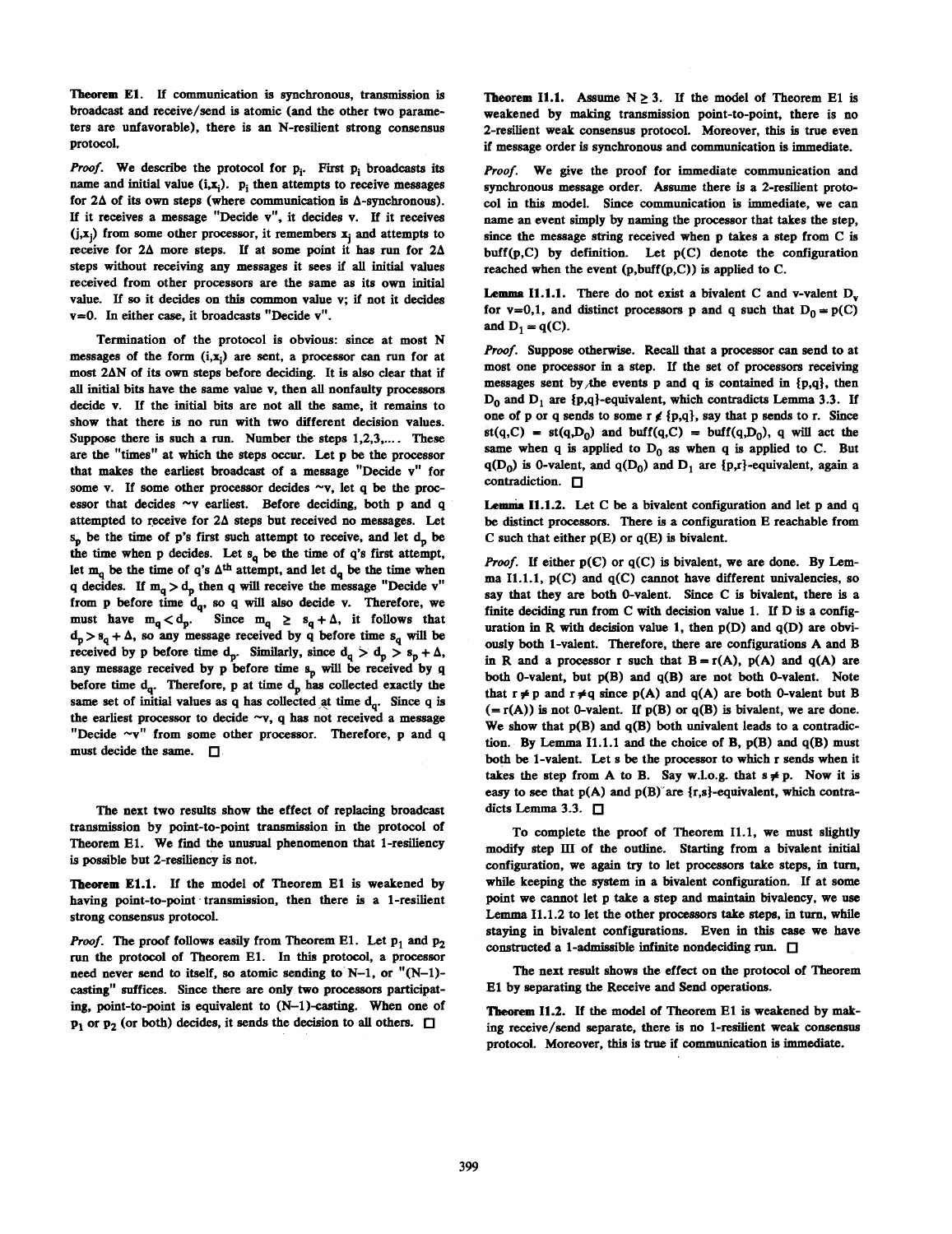*Proof.* As in the previous proof, we specify an event by naming the processor that takes the step. Furthermore, the event Rec(p)  $(Send(p))$  means that p takes a step when in a receiving (sending) state. Given a bivalent C and an event e applicable to C, let  $\mathscr C$  be the set of configurations reachable from C without applying e and let  $\mathcal{D} = \{e(E) | E \in \mathcal{C}\}\$ . We show by contradiction that  $\mathcal{D}$  contains a bivalent configuration. If  $\mathcal D$  does not contain a bivalent configuration, then by a proof very similar to the proof of Lemma 3.2,  $\mathcal D$  contains both a 0-valent and a 1-valent configuration. Therefore, we can find configurations  $C_0, C_1 \in \mathscr{C}$  and an event f such that  $C_1 = f(C_0)$  and  $e(C_0)$  and  $e(C_1)$  have different univalencies. Say w.l.o.g. that  $D_v = e(C_v)$  is v-valent. Let p be the agent of e and q be the agent of f. Since processors are deterministic,  $p \neq q$ . There are four cases, and in each case we find an equality or equivalence that contradicts Lemma 3.3.

(1)  $e = Send(p)$  and  $f = Send(q)$ .

Let  $D_0' = f(D_0)$ ;  $D_0'$  is 0-valent. Since message order is asynchronous,

$$
D_0' = f(e(C_0))) = e(f(C_0))) = D_1.
$$
  
(2)  $e = Rec(p)$  and  $f = Rec(q)$ .

Again,  $f(D_0) = D_1$ .

(3)  $e = Rec(p)$  and  $f = Send(q)$ .

Let  $D_0' = f(D_0)$ . Since  $st(q, C_0) = st(q, D_0)$  and buff $(q, C_0) =$ buff(q,D<sub>0</sub>), q acts the same when it takes a step from  $C_0$  as when it takes a step from  $D_0$ ; in particular, the messages sent are the same in the two cases. It follows that  $D_0'$  and  $D_1$  are {p}equivalent.

(4)  $e = \text{Send}(p)$  and  $f = \text{Rec}(q)$ .

By an argument similar to case (3),  $D_0$  and  $D_1$  are {q}-equivalent.

Having shown that  $\mathcal D$  must contain a bivalent configuration, the proof is completed by III of the outline.  $\square$ 

Theorem E2. If processors and communication are both synchronous (and the other three parameters are unfavorable), then there is an N-resilient strong consensus protocol.

Theorem E2 is well-known. A processor can tell if another has failed by using "time-outs". Consensus can be reached by simplifying any algorithm which reaches Byzantine agreement, e.g., [DS].

Theorem 12. If the model of Theorem E2 is weakened by making processors asynchronous, there is no I-resilient weak consensus protocol. Moreover, this is true even if message order is synchronous and communication is immediate.

*Proof.* The proof is very similar to the proof of Theorem 11.2. The only difference is in case (1), the only place where we used asynchronous message order. In this proof, message order is synchronous but transmission is point-to-point. The new case (1) is as follows.

 $(1')$  e = Send(p) and f = Send(q).

Let  $D_0' = f(D_0)$ . If p and q do not send to the same processor in the two events e and f, then  $D_0' = D_1$ . If p and q send to the same processor r, then  $D_0'$  and  $D_1$  are {r}-equivalent.  $\square$ 

The next group of results have synchronous message order.

Theorem E3. If message order is synchronous and transmission is broadcast (and the other three parameters are unfavorable), there is an N-resilient strong consensus protocol.

*Proof.* The first step of each processor is to broadcast its initial value. It then attempts to receive and decides on the first value received. Since message order is synchronous, the first value broadcasted will be the value decided by all.  $\square$ 

*Remark.* For Theorem E3 a weaker definition of synchronous message order suffices: Whenever p broadcasts a message  $m_n$  and q broadcasts a message  $m_q$ , then  $m_p$  and  $m_q$  appear in the same order in the queues of all processors. The exact order does not matter as long as it is the same for all processors.

Theorem 13. If the model of Theorem E3 is weakened by making transmission point-to-point, there is no I-resilient weak consensus protocol. Moreover, this is true even if receive/send is atomic.

Theorem 13 is obtained as a corollary of a more general result in the next section.

Theorem E4. If message order is synchronous and processors are  $\Phi$ -synchronous for some constant  $\Phi \ge 1$  (and the other three parameters are unfavorable), there is an N-resilient strong consensus protocol.

*Proof.* The proof is by induction on N. The basis  $N = 1$  is obvious. Say that  $N > 1$ . Let  $\mathcal P$  be the (N-1)-resilient consensus protocol for  $N-1$   $\Phi$ -synchronous processors that exists by the induction hypothesis.

On every other one of its own steps, each processor  $p_i$  with  $1 \le i \le N-1$  runs the protocol  $\mathcal{P}$ . When not running  $\mathcal{P}$ ,  $p_i$  sends the message " $p_i$  is alive" to  $p_N$ . If  $p_i$  decides in the protocol  $\mathcal{P}$ , it first sends the decision value to  $p_N$  and then  $p_i$  itself decides. Since  $\mathcal F$  requires only that processors be  $\Phi$ -synchronous, it can be seen that  $p_1$ , ...,  $p_{N-1}$  simulate  $\mathcal F$  correctly. On every other one of its own steps,  $p_N$  sends a message to itself. On its other steps,  $p_N$ attempts to receive. If at some point  $p_N$  has received a sequence of  $\Phi + 1$  of its own messages without receiving a message " $p_i$  is alive" between two of its own messages in the sequence, then  $p_N$ concludes that  $p_i$  has failed. If  $p_N$  concludes that  $p_1$ , ...,  $p_{N-1}$ have all failed, it decides on its own initial value.

The correctness proof has two cases.  $(1)$  If some p<sub>i</sub> reaches a decision in  $\mathcal P$  and sends the decision to  $p_N$  before failing, then  $p_N$  will receive this decision before  $p_N$  can conclude that  $p_i$  has failed. (2) If  $p_1$ , ...,  $p_{N-1}$  all fail before sending a decision to  $p_N$ , then  $p_N$  will eventually discover this and decide on its own initial value.  $\Box$ 

It follows from previous results ihat any weakening of the model of Theorem E4 cannot tolerate one failure. These theorems cover all 32 cases of choosing the system parameters.

## 4. ANOTHER TYPE OF BOUNDARY

In this section we consider models where the transmission mechanism is intermediate between point-to-point and full broadcast and where message order is intermediate between synchronous and asynchronous.

*Definition.* A model supports *k*-casting,  $1 \leq k \leq N$ , if a processor can send to at most k processors in an atomic step. (In particular, broadcasting as defined previously is N-casting and point-to-point is 1-casting.) The k-casting is *s-serializable*,  $1 \le s \le k$ , if for any two k-casts from p to the set of processors  $Q_p$  and from q to the set of processors  $Q_q$ , there are at least min(s,  $|Q_p \cap Q_q|$ ) processors in  $Q_p \cap Q_q$  that must receive the messages in the order in which they were sent, but there are no constraints on the order in which the ather processors receive the messages. The set of processors that must receive in the correct order depends only on p, q,  $Q_p$  and  $Q_q$ .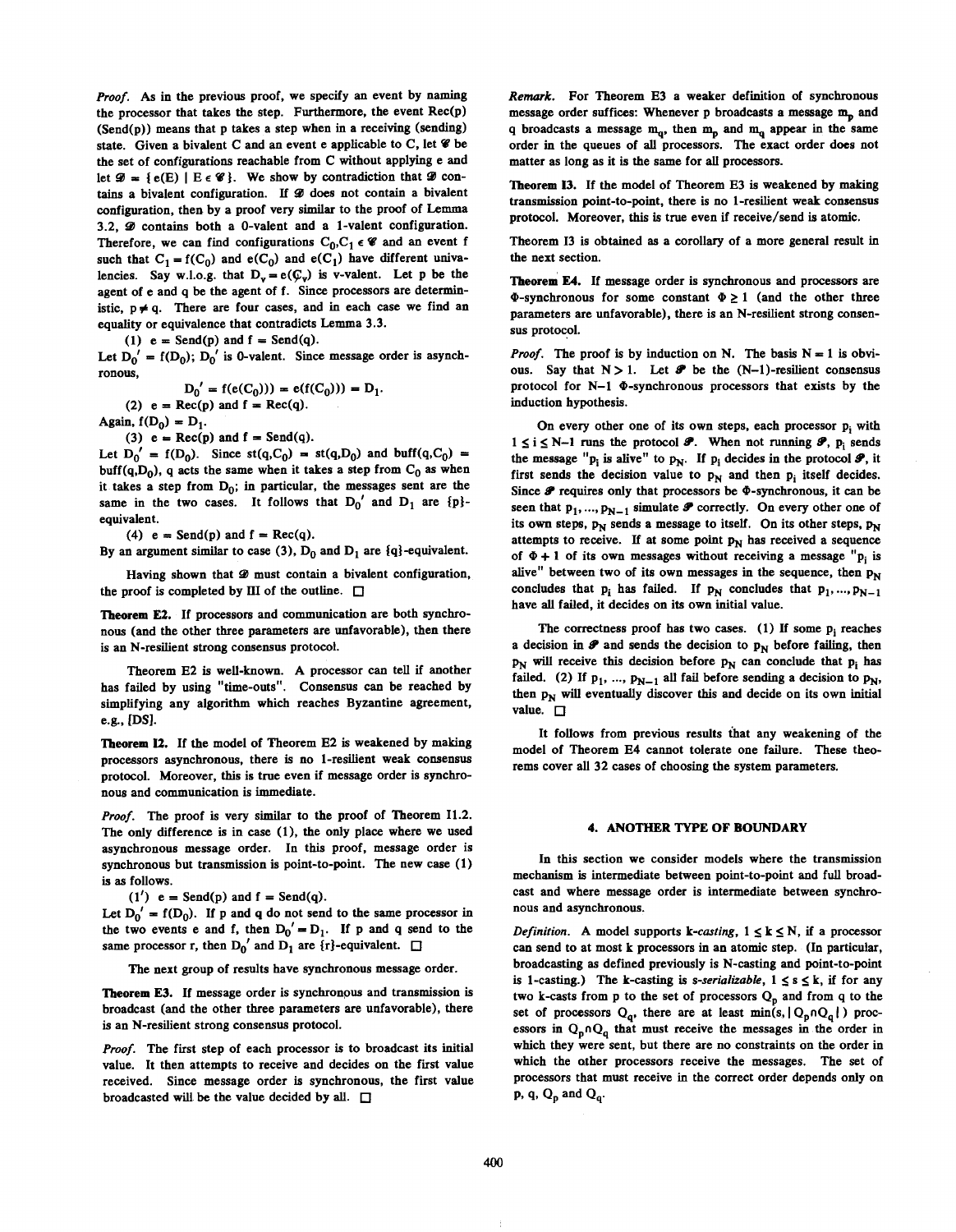In this section, processors and communication are asynchronous. The choice of the receive/send parameter is irrelevant.

Theorem E5. For any k,  $1 \le k \le N$ , k-serializable k-casting is sufficient for (k-1)-resiliency.

*Proof.* Let  $S = \{p_1,...,p_k\}$ . Each processor in S k-casts its initial value to all processors in S. Each then attempts to receive and decides on the first value received. This decision value is then sent to  $p_{k+1}$ , ...,  $p_N$ . Since the k-casting is k-serializable, all processors in S receive the same initial value first. Since at most k-1 in S can fail, at least one will decide and send the decision to  $P-S.$   $\Box$ 

Theorem 15. For any k,  $2 \le k \le N$ , (k-1)-serializable broadcasting is not sufficient for (k-1)-resiliency.

Lemma I5.1. There is no configuration C, events  $e = (p,m)$  and  $f = (q,n)$  with  $p \neq q$ , and  $v \in \{0,1\}$  such that  $e(C)$  is v-valent and  $e(f(C))$  is ~v-valent.

*Proof.* Since  $p \neq q$ , f is applicable to  $e(C)$ . Let  $D = e(f(C))$  and  $E = f(e(C))$  so D is ~v-valent and E is v-valent. Let Q be the set of processors that must receive the messages from the two broadcasts e and f in the same order, so  $|Q| \le k-1$ . Any Q-free finite deciding run applicable to D is also applicable to E and the same decision is reached in both cases since  $st(r,D) = st(r,E)$  for all r. o

Lemma 15.2. Let C be bivalent and let  $e = (p,m)$  be an event applicable to C. Let  $\mathscr G$  be the set of configurations reachable from C without applying e and let  $\mathcal{D} = \{e(E) | E \in \mathcal{C}\}\$ . Then  $\mathcal D$ . contains a bivalent configuration.

Proof. Say that  $\mathcal D$  contains only univalent configurations. By Lemma 3.2 and a simple induction as in preceding proofs, there are configurations  $C_0, C_1 \in \mathscr{C}$  and an event  $f = (q,n)$  such that  $C_1 = f(C_0)$ ,  $D_0 = e(C_0)$  is 0-valent, and  $D_1 = e(C_1)$  (=  $e(f(C_0))$ ) is 1-valent. By Lemma 15.1,  $p = q$ . Let R be a p-free finite deciding run from  $C_0$ . If R contains a configuration E with decision value 1, then since  $e(C_0)$  is 0-valent and  $e(E)$  is 1-valent, there must be configurations A and B in R such that  $B = g(A)$  for some event g (the agent of g is not p since  $R$  is p-free),  $e(A)$  is O-valent and  $e(B) (= e(g(A)))$  is 1-valent. This contradicts Lemma 15.1. Therefore, R has decision value 0.

By a similar argument, there must be configurations  $B_1$  and  $B_0$  in R and an event b such that  $B_0 = b(B_1)$ , [fe]( $B_0$ ) is 0-valent and  $[fe](B_1)$  is 1-valent. Since the agent of b is not p, the schedule [be] is applicable to  $f(B_1)$ . See Figure 2. If  $[fbe](B_1)$  is bivalent, we are done because this configuration belongs to  $\mathcal{D}$ . Let Q, with  $|Q| \leq k-1$ , be the set of processors that receive the messages from the two broadcasts band f in the same order. Any Q-free finite deciding run applicable to  $[$ fbe $]$ ( $B_1$ ) is also applicable to  $[bf(B<sub>1</sub>)$  and the same decision is reached in both cases. Therefore,  $[fbe](B_1)$  is 0-valent because  $[bfe](B_1)$  is 0-valent. Letting  $B_2 = f(B_1)$ ,  $e(B_2)$  is 1-valent and  $e(b(B_2))$  is 0-valent, which contradicts Lemma I5.1.  $\Box$ 

The proof of Theorem IS is now completed as in part III of the outline.  $\square$ 

Since the model with point-to-point transmission and synchronous message order is a special case of the the model with 1-serializable broadcasting, Theorem 13 is an immediate corollary of Theorem I5 with  $k=2$ . Also note that the completely asynchronous model of [FLP] is precisely O-serializable broadcasting, so the impossibility result of [FLP] also follows from Theorem IS.